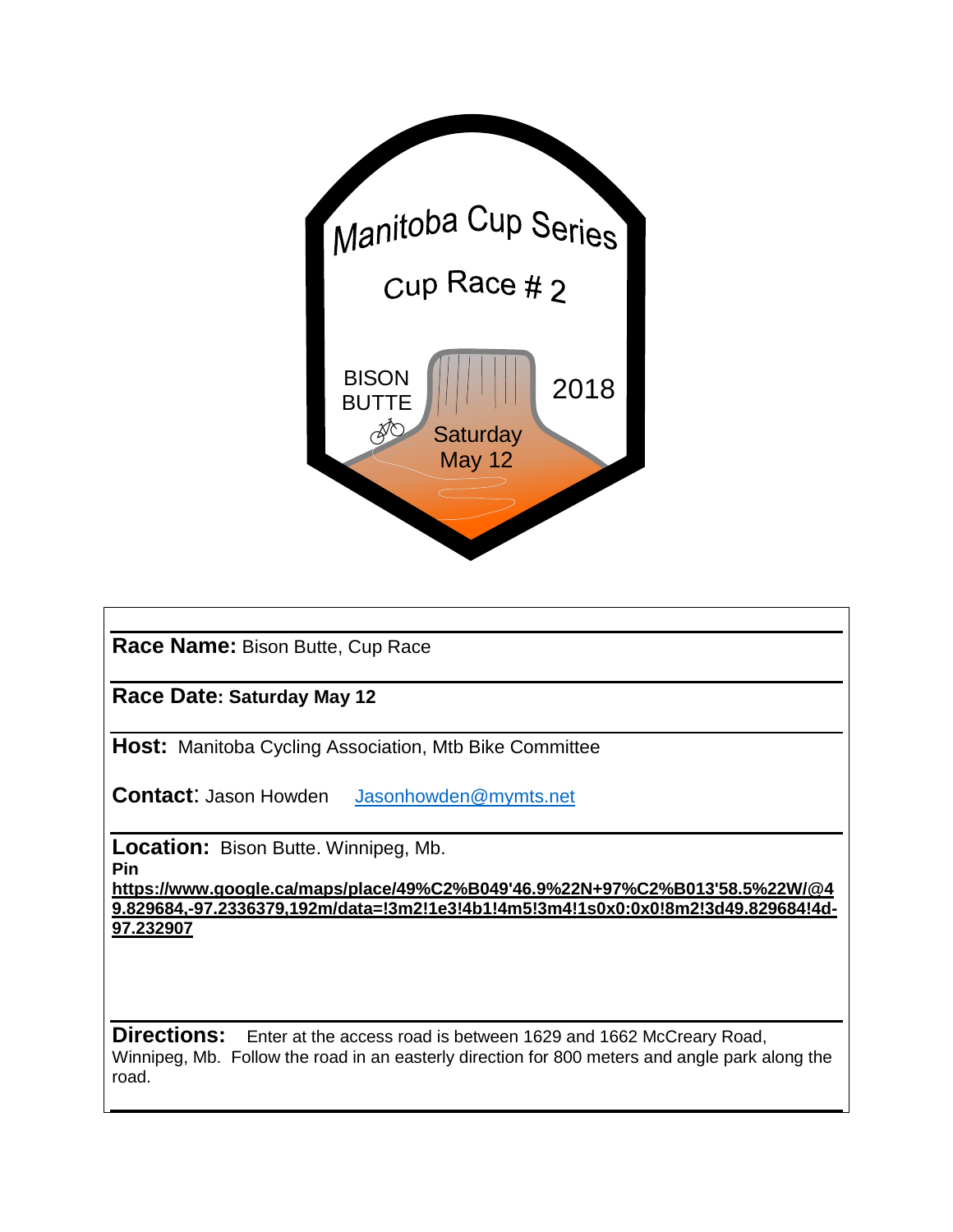**Eligibility:** The race is open to all those with a valid UCI/CCA/MCA race license and Citizen Licence. To purchase a UCI/CCA/MCA license visit www.mbcycling.ca.

# **Registration:**

**Pre-registration Link** www.ccn.ca **Pre reg closes:**11:45pm Friday.

**Race day registration Race day registration closes:** 30 Minutes before your event.

**Check In:** All registered riders must "Check-in" at the registration table. Check in opens at 8:30am and closes 1/2 hour before your event start.

## **Categories:**

- **Elite, male and female**
- Expert, male and female
- Comp, male and female
- Sport, JR male and female
- **Sport SR male and Female**
- Citizen
- U17 male and female
- U15 male and female U13 male and female
- 
- U11 male and female U9 male and female
- U7 male and female

#### **Schedule:**

| Pre ride                   | U7, U9, U11, U13     |
|----------------------------|----------------------|
| Race 1                     | <b>U7 &amp; U9</b>   |
| Race 2                     | U11 & U13            |
| <b>Podium Presentation</b> | <b>U11- U13</b>      |
| <b>Race 3 Pre-ride</b>     | U15 through to Elite |
| Race 3 start               | U15 through to Elite |
| <b>Podium Presentation</b> | U15 through to Elite |
|                            |                      |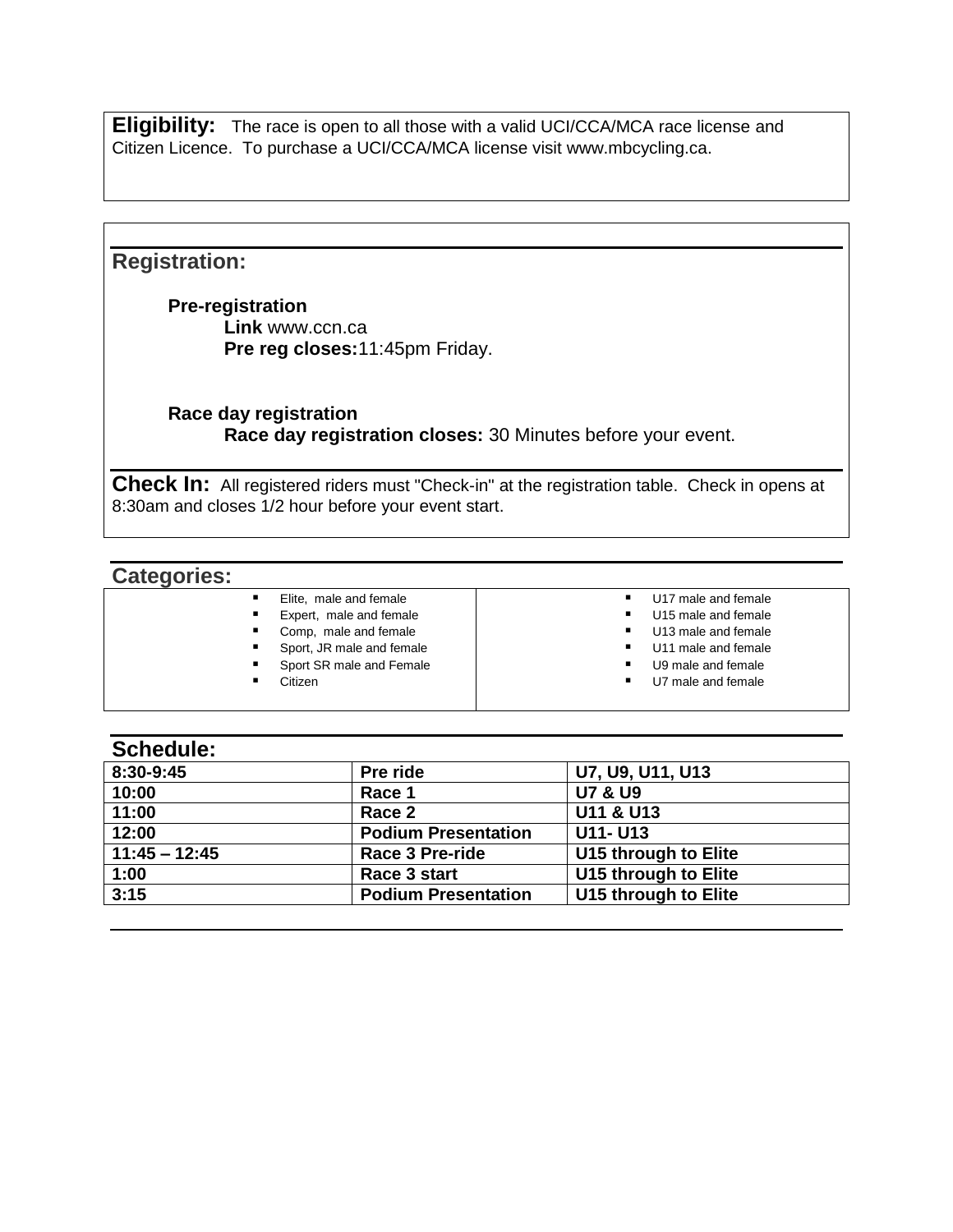## **Pricing:**

| 110000                |                |              |  |
|-----------------------|----------------|--------------|--|
| <b>AGE</b>            | <b>Pre Reg</b> | Race Day Reg |  |
| U7                    | <b>Free</b>    | <b>Free</b>  |  |
| U9 / U11 / U13        | \$10           | \$10         |  |
| U15 / U17             | \$20           | \$35         |  |
| U19 / U23 / and older | Minimum \$35   | \$45         |  |
|                       |                |              |  |

# **Prizes:**

U7 – U9 Lollypops and Chocolate Bars

U11 – U13 Cash in envelopes and or registration for a future MTN bike Race

U15 –U17 Cash in envelopes and or registration for a future MTN bike Race

Sport – Elite Male and Female (Equal prizing) cash in envelopes and or registration for a future MTN bike Race

# **Optimal Duration:**

- Elite M/F: 1:30–2:00
- Expert M/F, 1:15–1:45
- Comp M/F, 1:15–1:30
- $-$  U17 M/F: 1:15–1:30
- Sport M/F: 1:00–1:15
- U15, M/F: 0:30–1:00
- U13, M/F: 0:30–0:55
- U11, M/F: 0:20-0:30
- U9/U7, M/F: 0:15-0:20

\*The above race durations are an estimate and derived from Cycling Canada Companion Guide. The Commissaires (race officials) will determine the number of laps per category on race day.

**Course Description:** Course will be marked and ready to ride the day before and for the defined training periods. . Course typically consists of dirt paths, sand and gravel sections, muddy, rooty, and rocky areas, and contains natural hazards such as trees, rocks, undulating terrain, roots, loose and inconsistent surface conditions. Keep in mind that the weather and recent precipitation may greatly affect any and all of these conditions.

#### **Course map**

**Parking:** Parking is available at the site, along the access road into the site. Access road is off McCreary road.

**Washrooms:** Washrooms are outhouses / porta potties

**Food:** Burger, Drink, and Cookies